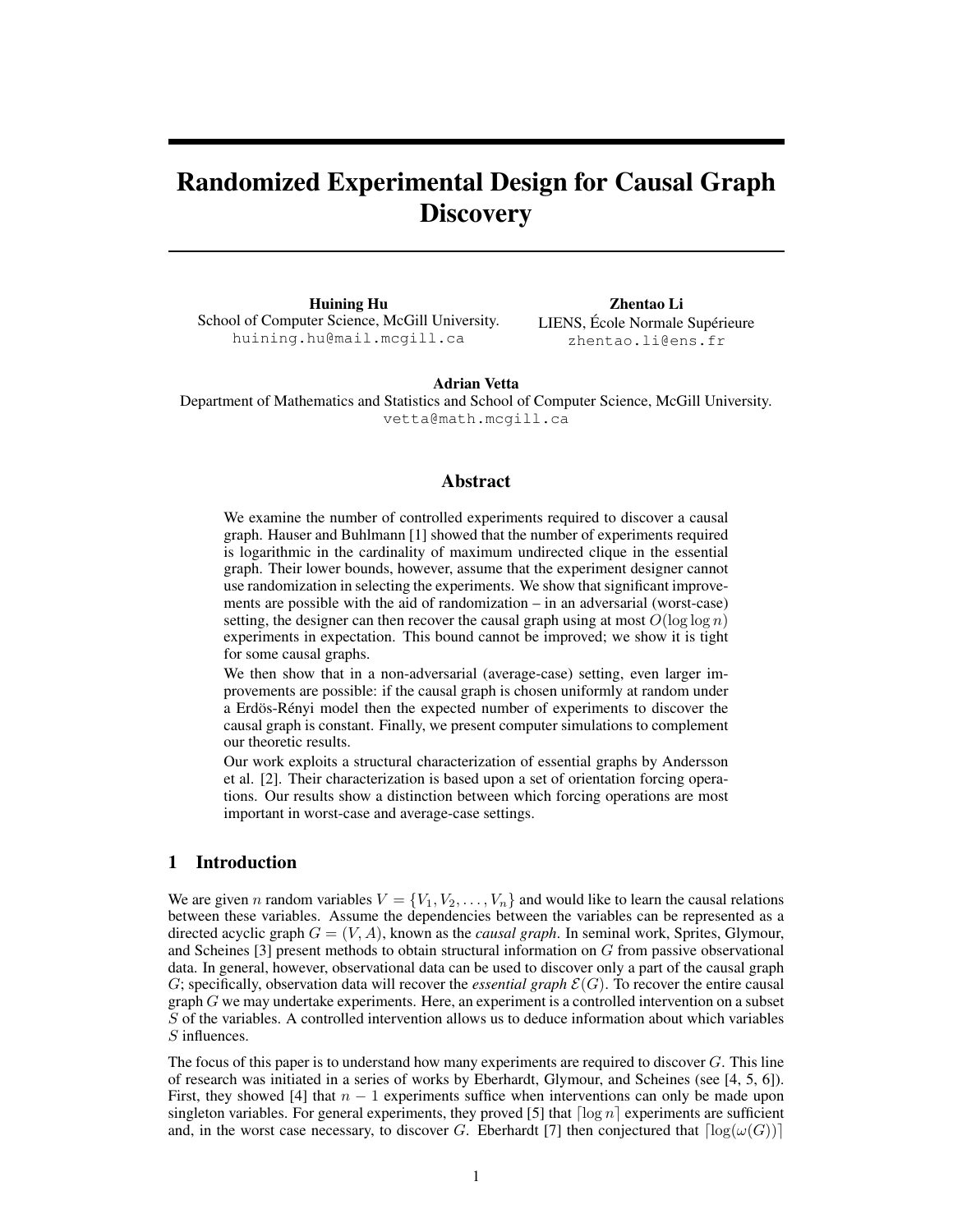experiments are sufficient and, in the worst case, necessary; here  $\omega(G)$  is the size of a maximum clique in  $G<sup>1</sup>$  Hauser and Buhlmann [1] recently proved (a slight strengthening of) this conjecture. The essential mathematical concepts underlying this result can be traced back to work of Cai [8] on "separating systems" [9]; see also Hyttinen et al. [10].

Eberhardt [11] proposed the use of randomization (mixed strategies) in causal graph discovery. He proved that, if the designer is restricted to single-variable interventions, the worst case expected number of experiments required is  $\Theta(n)$ . Eberhardt [11] considered multi-variable interventions to be "far more complicated" to analyze, but hypothesized that  $O(\log n)$  experiments may be sufficient, in that setting, in the worst-case.

## 1.1 Our Results

The purpose of this paper is to show that the lower bounds of [5] and [1] are not insurmountable. In essence, those lower bounds are based upon the causal graph being constructed by a powerful adversary. This adversary must pre-commit to the causal graph in advance but, before doing so, it has access to the entire list of experiments  $S = \{S_1, S_2, \dots\}$  that the experiment designer will use; here  $S_i \subseteq V$  for all i. (This adversary also describes the "separating system" model of causal discovery. In Section 2.4 we will explain how this adversary can also be viewed as *adaptive*. The adversary may be given the list of experiments in order over time, but at time  $i$  it needs only commit to the arcs in  $\delta(S_i)$ , the set of edges with exactly one end-vertex in  $S_i$ .)

Our first result is that we show this powerful adversary can be tricked if the experiment designer uses randomization in selecting the experiments. Specifically, suppose the designer selects the experiments  $\{S_1, S_2, \dots\}$  from a collection of probability distributions  $\mathcal{P} = \{\mathcal{P}_1, \mathcal{P}_2, \dots\}$ , respectively, where distribution  $\mathcal{P}_{i+1}$  may depend upon the results of experiments  $1, 2, \ldots, i$ . Then, even if the adversary has access to the list of probability distributions  $P$  before it commits to the causal graph  $G$ , the expected number of experiments required to recover  $G$  falls significantly. Specifically, if the designer uses randomization then, in the worst case, only at most  $O(\log \log n)$  experiments in expectation are required. This result is given in Section 3, after we have presented the necessary background on causal graphs and experiments in Section 2. We also prove our lower bound is tight. This worst case result immediately extends to the case where the adversary is also allowed to use randomization in selecting the causal graph. Thus, the  $O(\log \log n)$  bound applies to mixed-strategy equilibria in the game framework [11] where multi-variable interventions are allowed.

Our second result is that even more dramatic improvements are possible if the causal graph is nonadversarial. For a typical causal graph needs only a constant number of experiments are required in expectation! Specifically, if the directed acyclic graph is random, based upon an underlying Erdös-Rényi model, then  $O(1)$  experiments in expectation are required to discover G. We prove this result in Section 4.

Our work exploits a structural characterization of essential graphs by Andersson et al. [2]. Their characterization is based upon a set of four operations. One operation is based upon acyclicity, the other three are based upon  $v$ -shapes. Our results show that the acyclicity operation is most important in improving worst-case bounds, but the v-shape operations are more important for average-case bounds. This conclusion is highlighted by our simulation results in Section 5. These simulations confirm that, by exploiting the v-shape operations, causal graph discovery is extremely quick in the non-adversarial setting. In fact, the constant in the  $O(1)$  average-case guarantee may be even better than our theoretical results suggest. Typically, it takes one or two experiments to discover a causal graph on 15000 vertices!

# 2 Background

Suppose we want to discover an (unknown) directed acyclic graph  $G = (V, A)$  and we are given its observational data. Without experimentation, we may not be able to recover all of  $G$  from its observation data. But we can deduce a subgraph of it known as the *essential graph*  $\mathcal{E}(G)$ . In this section, we describe this process and explain how experiments (deterministic or randomized) can then be used to recover the rest of the graph. Throughout this paper, we assume the causal graph

<sup>&</sup>lt;sup>1</sup>A directed graph is a *clique* if its underlying undirected graph is a (undirected) clique.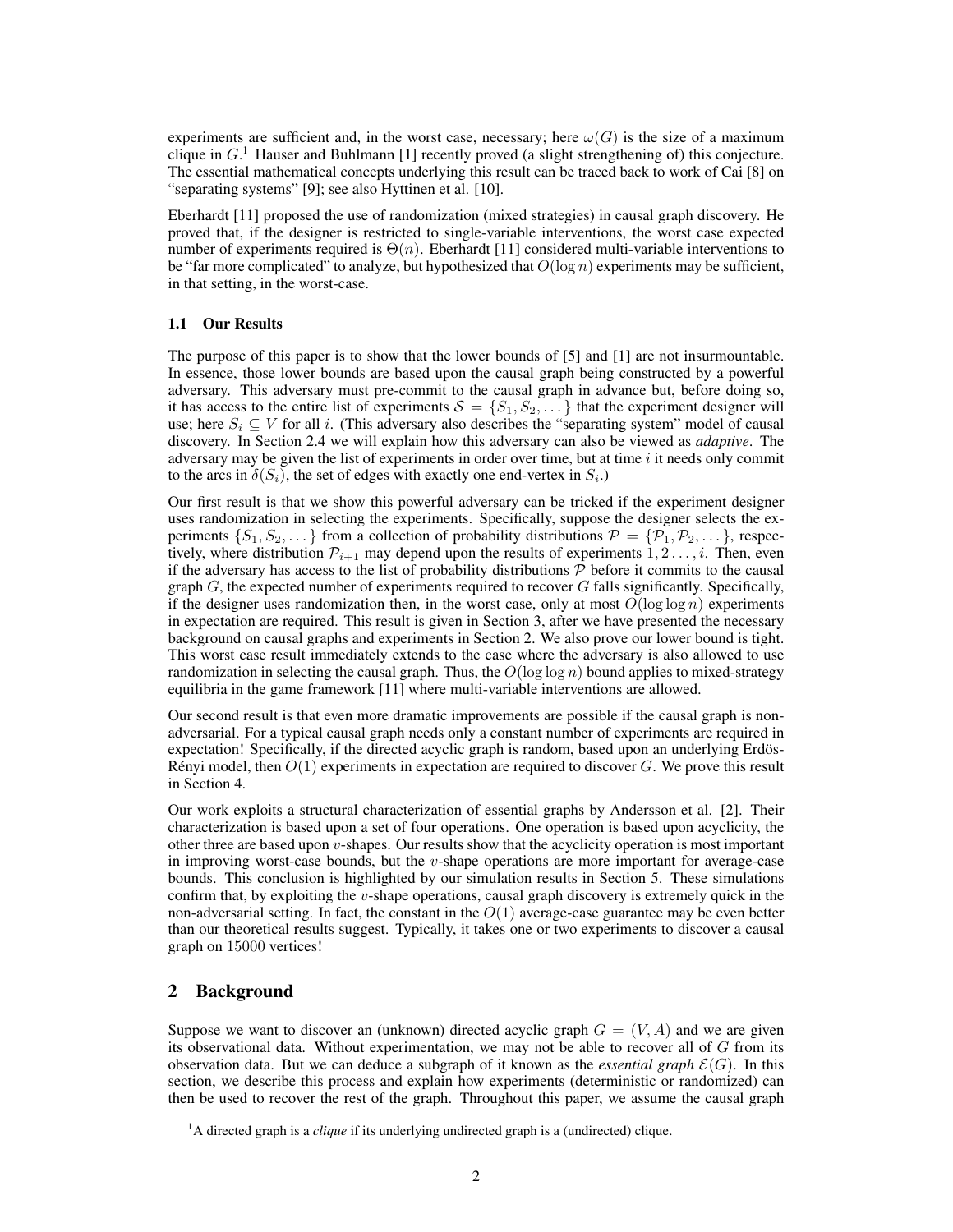and data distribution obey the faithfulness assumption and causal sufficiency [3]. The faithfulness assumption ensures that all independence relationships revealed by the data are results of the causal structure and are not due to some coincidental combinations of parameters. Causal sufficiency means there are no latent (that is, hidden) variables. These assumptions are important as they provide a one to one mapping between data and causal structure.

#### 2.1 Observational Equivalence

First we may discover the *skeleton* and all the v*-structures* of G. To explain this, we begin with some definitions. The *skeleton of* G is the undirected graph on V with an undirected edge (between the same endpoints) for each arc of A. A v*-shape* in a graph (directed or undirected) is an ordered set  $(a, b, c)$  of three distinct vertices with exactly two edges (arcs), both incident to b. The v-structures, sometimes called *immoralities* [2], are the set of v-shapes  $(a, b, c)$  where ab and cb are arcs. Two directed graphs with indistinguishable by observational data are said to belong to the same *Markov equivalence class*. Specifically, Verma and Pearl [12] and Frydenberg [13] showed the skeleton and the set of v-structures determine which equivalence class  $G$  belongs to.

Theorem 2.1. *(Observational Equivalence)* G *and* H *are in the same Markov equivalence class if and only if they have the same skeletons and the same sets of* v*-structures.*  $\Box$ 

Because of this equivalence, we will think of an observational Markov equivalence class as given by the skeleton and the set of (all) v-structures. From the observational data it is straightforward [12] to obtain the *basic graph*  $\mathcal{B}(G)$ , a mixed graph<sup>2</sup> obtained from the skeleton of G by orienting the edges in each v-structure. For example, to test for an edge  $\{i, j\}$ , simply check there is no d-separator for i and j; to test for a v-structure  $(i, k, j)$ , simply check that there is no d-separator for i and j that contains k. (These tests are not polynomial time. However, this is not relevant for the question we address in this paper.)

#### 2.2 The Essential Graph

In fact, from the observational data we may orient more edges than simply those in the basic graph  $\mathcal{B}(G)$ . Specifically we can obtain the essential graph  $\mathcal{E}(G)$ . The *essential graph* is a mixed graph that also includes every edge orientation that is present in every directed acyclic graph that is compatible with the data. That is, an edge is oriented if and only if it has the same orientation in every graph in the equivalence class. For example, an edge  $\{a, b\}$  is forced to be oriented as the arc ab for the following reasons.

- $(F_1)$  The arc ab (and the arc cb) is forced if it belongs to a v-structure  $(a, b, c)$ .
- $(F_2)$  There is a v-shape  $(b, a, c)$  but it is not a v-structure. Then arc ab is forced if ca is an arc.
- $(F_3)$  The arc ab is forced, by acyclicity, if there is already a directed path P from a to b.
- $(F_4)$  There is a v-shape  $(c_1, a, c_2)$  but it is not a v-structure. Then the arc ab is forced if there are directed paths  $Q_1$  and  $Q_2$  from  $c_1$  to b and from  $c_2$  to b, respectively.

The reader can find illustrations of these forcing mechanisms in Figure 2 of the supplemental material. Andersson et al. [2] showed that these are the *only* ways to force an edge to become oriented. In fact, they characterize essential graphs and show only local versions of  $(F_3)$  and  $(F_4)$  are needed to obtain the essential graph – that is, it suffices to assume the path P has two arcs and the paths  $Q_1$ and  $Q_2$  have only one arc each.

Let  $U(G)$  be the subgraph induced by the *undirected edges* of the essential graph  $\mathcal{E}(G)$ . For simplicity, we will generally just use the notation  $\mathcal{B}, \mathcal{E}$  and  $\mathcal{U}$ . From the characterization, it can be shown that  $U$  is a chordal graph.<sup>3</sup> We remark that this chordality property is extremely useful in quantitatively analyzing the performance of the experiments we design. In particular, the size of the maximum clique and the chromatic number can be computed in linear time.

## Corollary 2.2. *[2] The subgraph* U *is chordal.*

 $\Box$ 

<sup>&</sup>lt;sup>2</sup>A mixed graph contains oriented edges and unoriented edges. To avoid confusion, we refer to oriented edges as arcs.

 $3A$  graph H is chordal if every induced cycle in H contains exactly three vertices. That is, every cycle C on at least four vertices has a *chord*, an edge not in C that connects two vertices of the cycle.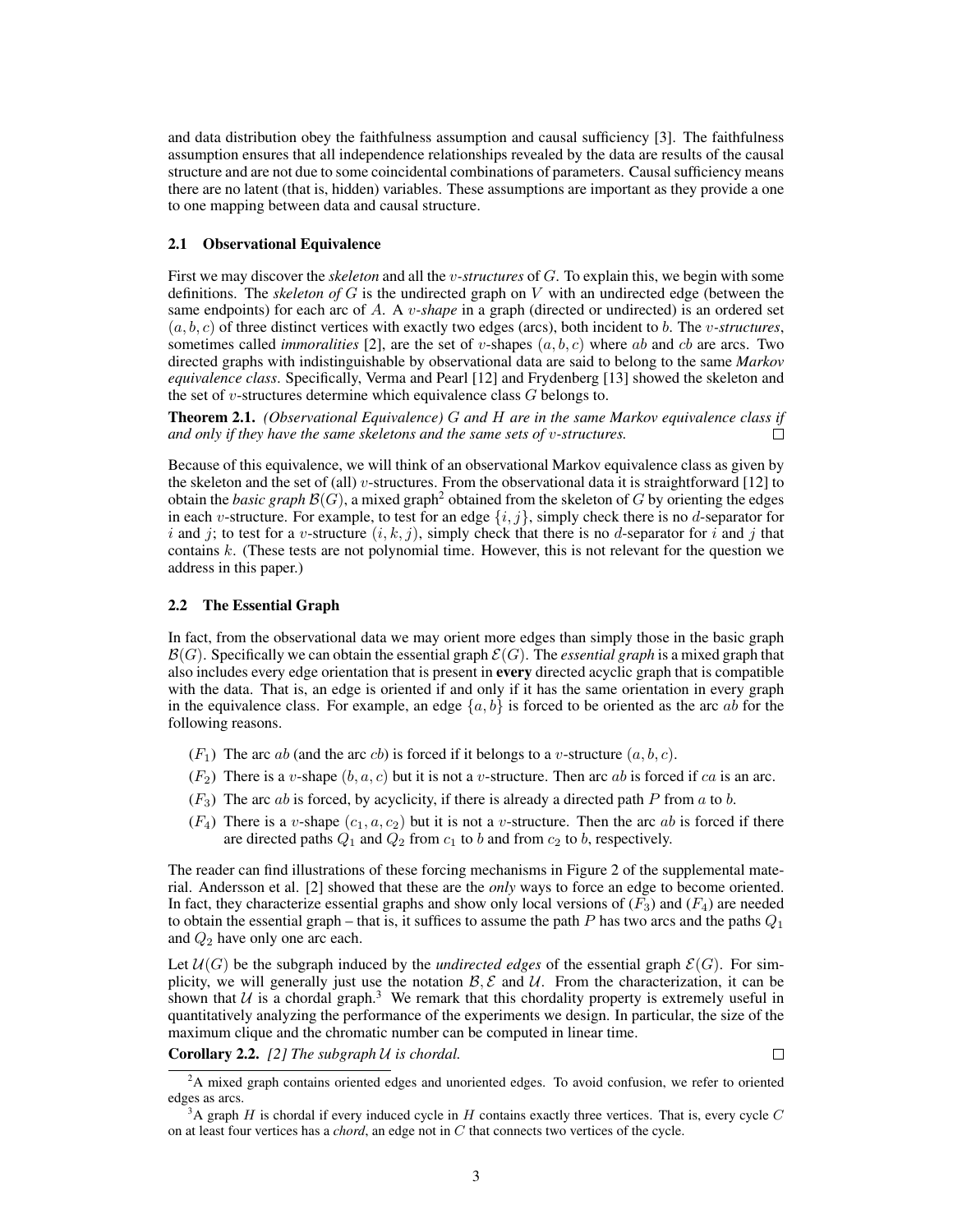#### 2.3 Experimental Design

So observation data (the null experiment) will give us the essential graph  $\mathcal E$ . If we perform experiments then we may recover the entire causal graph G and, in a series of works, Eberhardt, Glymour, and Scheines [5, 4, 6] investigated the number of experiments required to achieve this. An experiment is a controlled intervention that forces a distribution, chosen by the designer, on a set  $S \subset V$ . A key fact is that, given the existence of an edge  $(a, b)$  in G, an experiment on S can perform a *directional test* on  $(a, b)$  if  $(a, b) \in \delta(S)$  (that is, if exactly one endpoint of the edge is in S); see [5] for more details. Recall that we already know the skeleton of G from the observational data. Thus, we can determine the existence of every edge in G. It then follows that to recover the entire causal graph it suffices that  $(\Psi)$  Each edge undergoes one directional test. The separating systems method is based on this sufficiency condition ( $\Psi$ ). Using this condition, it is known that  $\log n$  experiments suffice [5]. In fact, this bound can be improved to  $\log \omega(\mathcal{U})$ , where  $\omega(\mathcal{U})$  is the size of the maximum clique in the undirected subgraph  $U$  of the essential graph  $E$ . For completeness we show this result here; see also [8] and [1].

**Theorem 2.3.** We can recover G using  $\log \omega(\mathcal{U})$  experiments.

*Proof.* First use the observational data to obtain the skeleton of G. To find the orientation of each edge, take a vertex colouring  $c: V(\mathcal{U}) \to \{0, 1, \ldots, \chi(\mathcal{U}) - 1\}$ , where  $\chi(\mathcal{U})$  is the chromatic number of  $U$ . We use this colouring to define our experiments. Specifically, for the *i*th experiment, select all vertices whose colour is 1 in the *i*th bit. That is, select  $S_i = \{v : bin_i(c(v)) = 1\}$ , where  $\sin i$  extracts the *i*th bit of a number. Now, if vertices u and v are adjacent in U, they receive different colours and consequently their colours differ at some bit j. Thus, in the jth experiment, one of  $u, v$ is selected in  $S_i$  and the other is not. This gives a directional test for the edge  $\{u, v\}$ . Therefore, from all the experiments we find the orientation of every edge. The result follows from the fact that chordal graphs are perfect (see, for example, [14]).  $\Box$ 

But  $(\Psi)$  is just a sufficiency condition for recovering the entire causal graph G; it need not be necessary to perform a directional test on every edge. Indeed, we may already know some edge orientations from the essential graph  $\mathcal E$  via the forcing operations  $(F_1), (F_2), (F_3)$  and  $(F_4)$ . Furthermore, the experiments we carry out will force some more edge orientations. But then we may again apply the forcing operations  $(F_1)-(F_4)$  incorporating these new arcs to obtain even more orientations.

Let  $S = \{S_1, S_2, \ldots S_k\}$ , where  $S_i \subseteq V$  for all  $1 \le i \le k$ , be a collection of experiments, Then the *experimental graph* is a mixed graph that includes every edge orientation that is present in every directed acyclic graph that is compatible with the data and the experiments  $S$ . We denote the experimental graph by  $\mathcal{E}_{\mathcal{S}}^{+}(G)$ . Thus the question Eberhardt, Glymour, and Scheines pose is: how many experiments are needed to ensure that  $\mathcal{E}_{\mathcal{S}}^{+}(G) = G$ ? As before, we know how to find the experimental graph.

**Theorem 2.4.** The experimental graph  $\mathcal{E}_{\mathcal{S}}^+(G)$  is obtained by repeatedly applying rules  $(F_1)$ – $(F_4)$ *along with the rule:*

*(F<sub>0</sub>)* There is an experiment  $S_i \in \mathcal{S}$  and an edge  $(a, b)$ , with  $a \in S_i$  and  $b \notin S_i$ . Then either the arc ab *or the arc* ba *is forced depending upon the outcome of the experiment.*  $\Box$ 

We note that the proof uses the fact that arcs forced by  $(F_0)$  are the union of edges across a set of cuts; without this property, a fourth forcing rule may be needed [15].

Theorem 2.4 suggests that it may be possible to improve upon the  $\log \omega(\mathcal{U})$  upper bound. Unfortunately, Hauser and Buhlmann [1] show using an adversarial argument that in the worst case there is a matching lower bound, settling a conjecture of Eberhardt [6].

#### 2.4 Randomized Experimental Design

As discussed in the introduction, the lower bounds of [5] and [1] are generated via a powerful adversary. The adversary must pre-commit to the causal graph in advance but, before doing so, it has access to the entire list of experiments  $S = \{S_1, S_2, \dots\}$  that the experiment designer will use. For example, assume that the adversary choses a clique for  $G$  and the experiment designer selects a collection of experiments  $S = \{S_1, S_2, \dots\}$ . Given the knowledge of S then, for a worst case performance, the adversary will direct every edge in  $\delta(S_1)$  from  $S_1$  to  $V \setminus S_1$ . The adversary will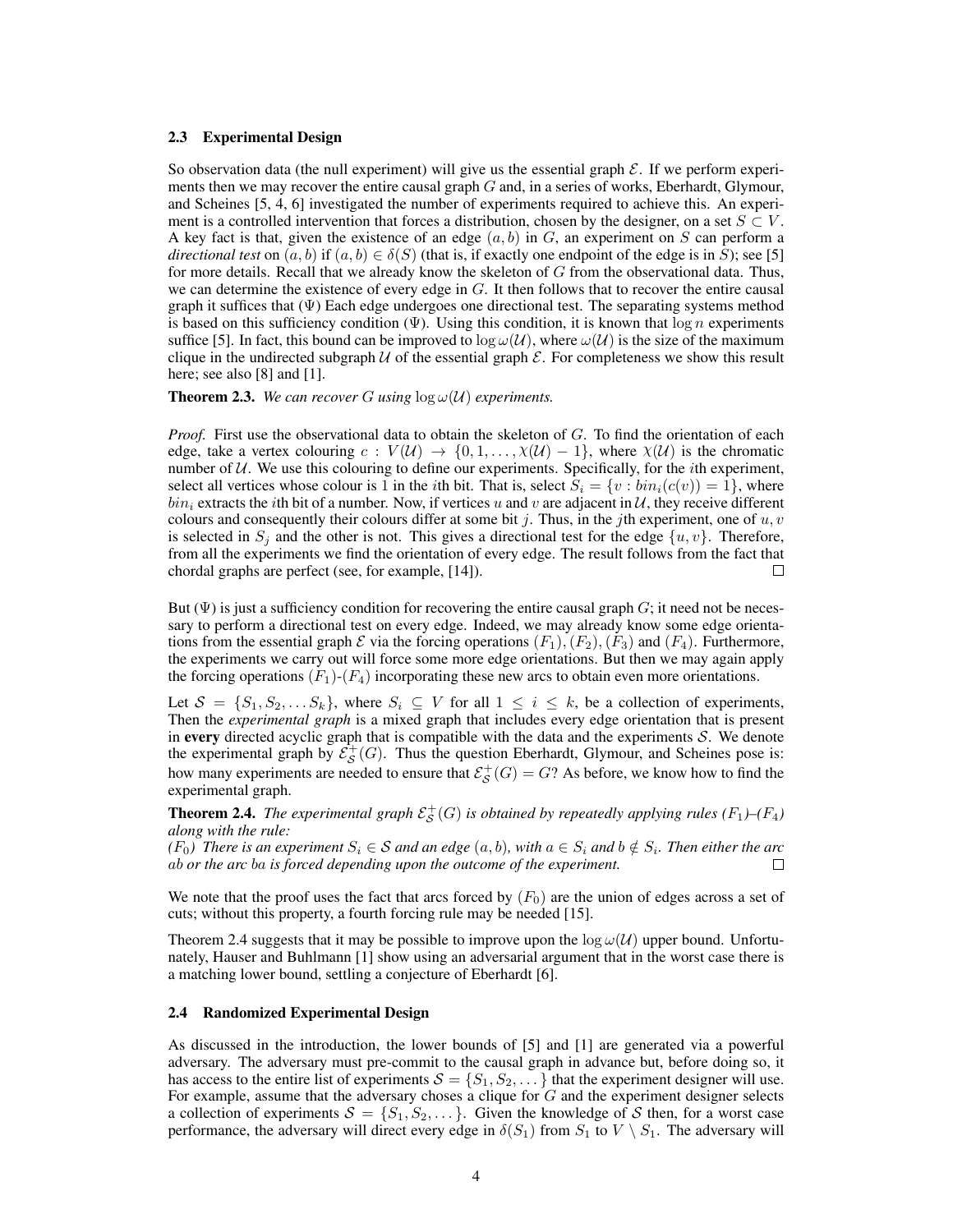then direct every edge in  $\delta(S_2)$  (that has yet to be assigned an orientation) from  $S_2$  to  $V \setminus S_2$ , etc. It is not difficult to show that the designer will need to implement at least  $\log n$  of the experiments.

We remark that there is an alternative way to view the adversary. It need commit only to the essential graph in advance but otherwise may adaptively commit the rest of the graph over time. In particular, at time i, after experiment  $S_i$  is conducted it must commit only to the arcs in  $\delta(S_i)$  and to any induced forcings. This second adversary is clearly weaker than the first, but the lower bounds of [5] and [1] still apply here. Again, though, even this form of adversary appears unnaturally strong in the context of causal graphs. In particular, given the random variables  $V$  the causal relations between them are pre-determined. They are already naturally present before the experimentation begins, and thus it seems appropriate to insist that the adversary pre commit to the graph rather than construct it adaptively.

Regardless, both of these adversaries can be countered if the designer uses randomization in selecting the experiments. In particular, in randomized experimental design we allow the designer to select the experiments  $\{S_1, S_2, \dots\}$  from a collection of probability distributions  $\mathcal{P} = \{P_1, P_2, \dots\}$ , respectively, where distribution  $\mathcal{P}_{i+1}$  may depend upon the results of experiments  $1, 2 \ldots, i$ . As an example, consider again the case in which the adversary selects a clique. Suppose now that the designer selects the first experiment  $S_1$  uniformly at random from the collection of subsets of cardinality  $\frac{1}{2}n$ . Even given this knowledge, it is less obvious how the adversary should act against such a design. Indeed, in this article we show the usefulness of the randomized approach. It will allow the designer to require only  $O(\log \log n)$  experiments in expectation. This is the case even if the adversary has access to the entire list of probability distributions  $P$  before it commits to the causal graph G. We prove this in Section 3. Thus, by Theorem 2.3, we have that  $\min[O(\log \log n), \log \omega(\mathcal{U})]$ experiments are sufficient. We also prove that this bound is tight; there are graphs for which  $\min[O(\log \log n), \log \omega(\mathcal{U})]$  experiments are necessary.

Still our new lower bound only applies to causal graphs selected adversarially. For a typical causal graph we can do even better. Specifically, we prove, in Section 4, that for a random causal graph a constant number of experiments is sufficient in expectation. Consequently, for a random causal graph the number of experiments required is independent of the number of vertices in the graph! This surprising result is confirmed by our simulations. For various values  $n$  of number of vertices, we construct numerous random causal graphs and compute the average and maximum number of experiments needed to discover them. Simulations confirm this number does not increase with  $n$ .

Our results can be viewed in the game theoretic framework of Eberhardt [11], where the adversary selects a probability distribution (mixed strategy) over causal graphs and the experiment designer choses a distribution over which experiments to run. In this zero-sum game, the payoff to the designer is the negative of the number of experiments needed. The worst case setting corresponds to the situation where the adversary can choose any distribution over causal graphs. Thus, our result implies a worst case  $-\Theta(\log \log n)$  bound on the value of a game with multi-variable interventions and no latent variables. Therefore, the ability to randomize turns out to be much more helpful to the designer than the adversary. Our average case  $O(1)$  bound corresponds to the situation where the adversary in the game is restricted to choose the uniform distribution over causal graphs.

## 3 Randomized Experimental Design

#### 3.1 Improving the Upper Bound by Exploiting Acyclicity

We now show randomization significantly reduces the number of experiments required to find the causal graph. To improve upon the  $\log \chi(\mathcal{U})$  bound, recall that ( $\Psi$ ) is a sufficient but not necessary condition. In fact, we will not need to apply directional tests to every edge. Given some edge orientations we may obtain other orientations for free by acyclicity or by exploiting the characterization of [2]. Here we show that the acyclicity forcing operation  $(F_3)$  on its own provides for significant speed-ups when we allow randomisation.

Theorem 3.1. *To orient a clique on* t *vertices,* O(log log t) *experiments suffice in expectation.*

*Proof.* Let  $\{x_1, x_2, \ldots, x_t\}$  be the true acyclic ordering of the clique G. Now take a random experiment S, where each vertex is independently selected in S with probability  $\frac{1}{2}$ . The experiment S partitions the ordering into *runs* (*streaks*) – contiguous segments of  $\{x_1, x_2, \ldots, x_t\}$  where either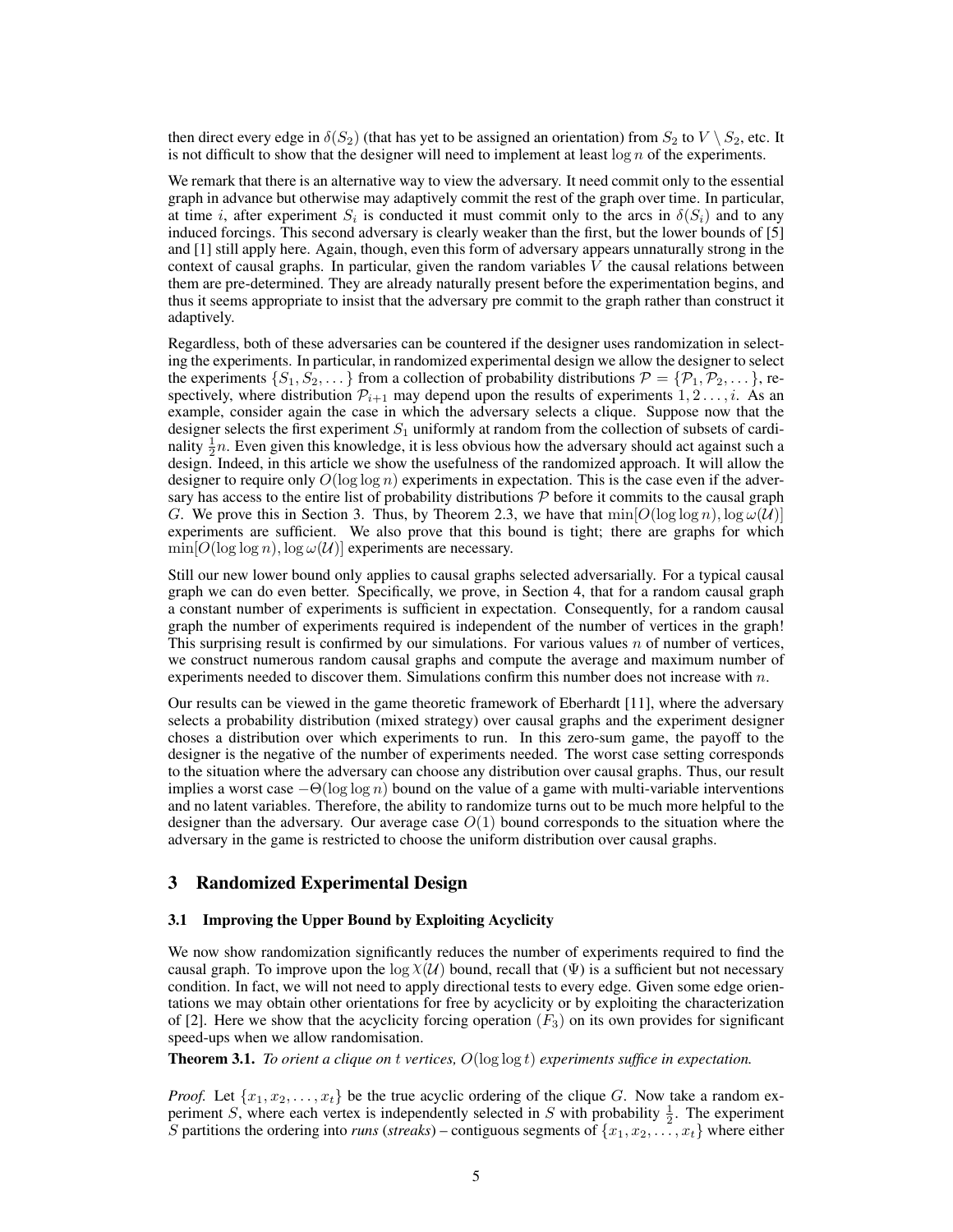every vertex of the segment is in S or every vertex of the segment is in  $\overline{S} = V \setminus S$ . Without loss of generality the first run is in S and we denote it by  $R_0$ . We denote the second run, which is in  $\overline{S}$ , by  $\overline{R}_0$ , the third run by  $R_1$ , the fourth run by  $\overline{R}_1$  etc. A well known fact (see, for example, [16]) is that, with high probability, the longest run has length  $\Theta(\log t)$ .

Take any pair of vertices u and v. We claim that edge  $\{u, v\}$  can be oriented provided the two vertices are in different runs. To see this first observe that the experiment will orient any edge between S and  $\overline{S}$ . Thus if  $u \in R_i$  and  $v \in \overline{R}_j$ , or vice versa, then we may orient  $\{u, v\}$ . Assume  $u \in R_i$  and  $v \in R_j$ , where  $i < j$ . We know  $\{i, j\}$  must be the arc  $ij$ , but how do we conclude this from our experiment? Well, take any vertex  $w \in \overline{R}_i$ . Because G is a clique there are edges  $\{u, w\}$ and  $\{v, w\}$ . But these edges have already been oriented as uw and wv by the experiment. Thus, by acyclicity the arc uv is forced. A similar argument applies for  $u \in \overline{R}_i$  and  $v \in \overline{R}_j$ , where  $i < j$ .

It follows that the only edges that cannot be oriented lie between vertices within the same run. Each run induces an undirected clique after the experiment, but each such clique has cardinality  $O(\log t)$ with high probability. We can now independently and simultaneously apply the deterministic method of Theorem 2.3 to orient the edges in each of these cliques using  $O(\log \log t)$  experiments. Hence the entire graph is oriented using  $1 + O(\log \log t)$  experiments. □

We note that if any high probability event does not occur, we simply restart with new random variables, at most doubling the number of experiments (and tripling if it happens again and so on). The expected number of experiments is then the number we get with no restart multiplied by  $\sum_i i p^i$ , which is bounded by a constant (usually approaching 1 if  $p$  is a decreasing function of  $t$ ).

Theorem 3.1 applies to cliques. The same guarantee, however, can be obtained for any graph.

Theorem 3.2. *To construct* G*,* O(log log n) *experiments suffice in expectation.*

*Proof.* Take any graph G with n vertices. Recall, we only need orient the edges of the chordal graph U. But a chordal graph contains at most n maximal cliques [14] (each of size  $t \leq n$ ). Suppose we perform the randomized experiment where each vertex is independently selected in S with probability  $\frac{1}{2}$ , as in Theorem 3.1. Then any vertex of a maximal clique Q is in S with probability  $\frac{1}{2}$ . Thus, this experiment breaks Q into runs all of cardinality at most  $O(\log n)$  with high probability.<sup>4</sup> Since there are only n maximal cliques, applying the union bound gives that every maximal clique in  $U$  is broken up into runs of cardinality  $O(\log n)$  with high probability. Therefore, since every clique is a subgraph of a maximal clique, after a single randomized experiment, the chordal graph  $\mathcal{U}'$  formed by the remaining undirected edges has  $\omega = O(\log n)$ . We can now independently apply Theorem 2.3 on  $\mathcal{U}'$  to orient the remaining edges using  $O(\log \log n)$  experiments. П

We can also iteratively exploit the essential graph characterization [2] but in the worst case we will have no v-structures and so the expected bound above will not be improved. Combining Theorem 2.3 and Theorem 3.2 we obtain

**Corollary 3.3.** *To construct* G,  $\min[O(\log \log n), \log \omega(\mathcal{U})]$  experiments suffice in expectation.  $\square$ 

#### 3.2 A Matching Lower Bound

The bound in Corollary 3.3 cannot be improved. In particular, the bound is tight for unions of disjoint cliques. (Due to space constraints, this proof is given in the supplemental materials.)

**Lemma 3.4.** *If* G is a union of disjoint cliques,  $\Omega$  (min[log log n, log  $\omega(\mathcal{U})$ ) experiments are nec*essary in expectation to construct* G*.*

Observe that Lemma 3.4 explains why attempting to recursively partition the runs (used in Theorem 3.1) in sub-runs will not improve worst-case performance. Specifically, a recursive procedure may produce a large number of sub-runs and, with high probability, the trick will fail on one of them.

<sup>&</sup>lt;sup>4</sup>Specifically, every run will have cardinality at most  $k \cdot \log n$  with probability at least  $1 - \frac{1}{n^{k-1}}$ .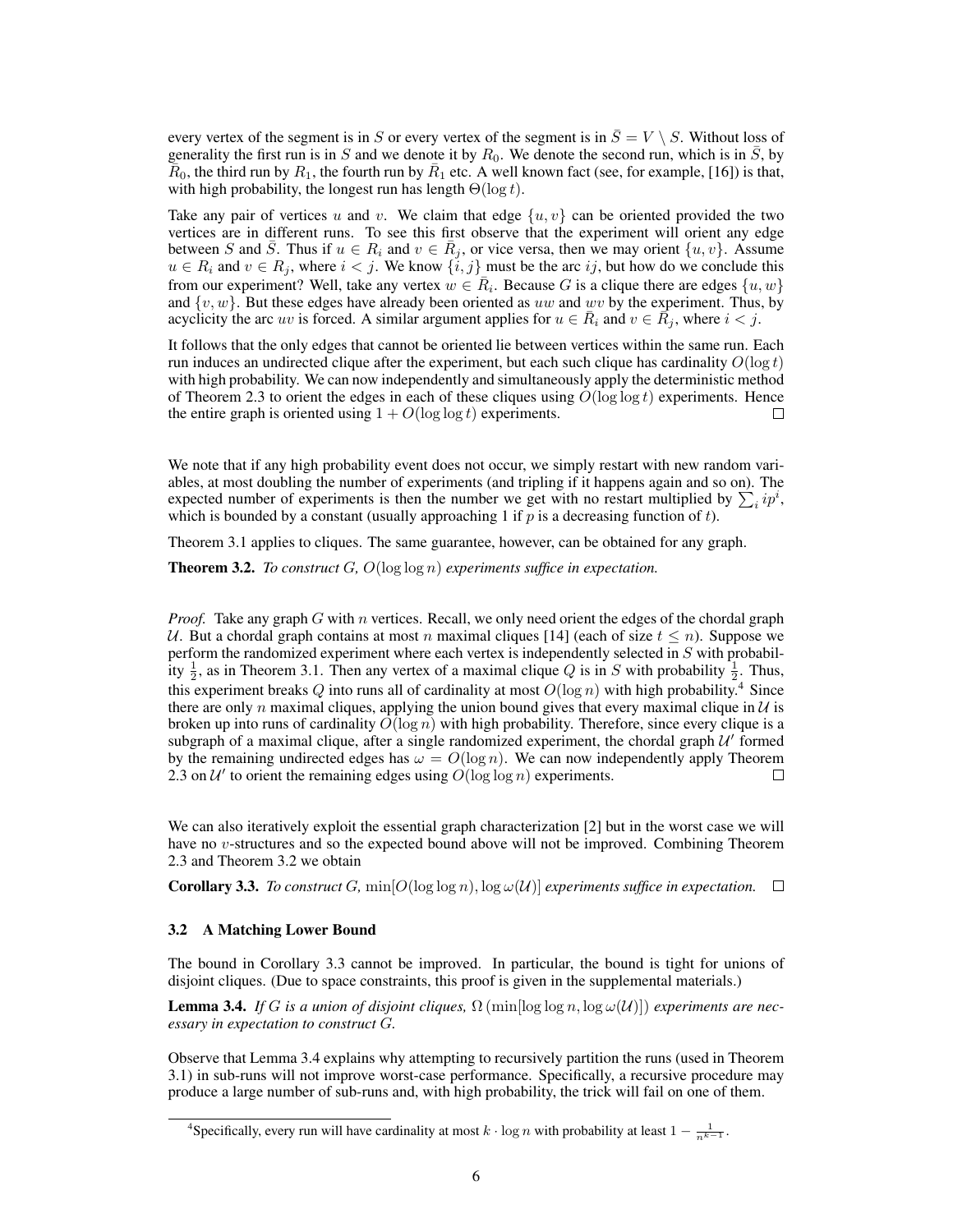# 4 Random Causal Graphs

In this section, we go beyond worst-case analysis and consider the number of experiments needed to recover a typical causal graph. To do this, however, we must provide a model for generating a "typical" causal graph. For this task, we use the Erdös-Rényi (E-R) random graph model. Under this model, we show that the expected number of experiments required to discover the causal graph is just a constant. We remark that we chose the E-R model because it is the predominant graph sampling model. We do not claim that the E-R model is the most appropriate random model for every causal graph application. However, we believe the main conclusion we draw, that the expected number of experiments to orient a typical graph is very small, applies much more generally. This is because the vast improvement we obtain for our average-case analysis (over worst-case analysis) is derived from the fact that the E-R model produces many v-shapes. Since any other realistic random graph model will also produce numerous  $v$ -shapes (or small clique number), the number of experiments required should also be small in those models.

Now, recall that the standard Erdös-Rényi random graph model generates an undirected graph. The model, though, extends naturally to directed, acyclic graphs as well. Specifically, our graphs  $C_{n,p}$ with parameters  $n$  and  $p$  are chosen according to the following distribution:

(1) Pick a random permutation  $\sigma$  of *n* vertices.

(2) Pick an edge  $(i, j)$  (with  $1 \leq i \leq j \leq n$ ) independently with probability p.

(3) If  $(i, j)$  is picked, orient it from i to j if  $\sigma(i) < \sigma(j)$  and from j to i otherwise.

Note that since each edge was chosen randomly, we obtain the same distribution of causal graphs if we simply fix  $\sigma$  to be the identity permutation. In other words,  $C_{n,p}$  is just a random undirected graph  $G_{n,p}$  in which we've directed all edges from lower to higher indexed vertices. Clearly, this graph is then acyclic. The main result in this section is that the expected number of experiments needed to recover the graph is constant. We prove this in the supplemental materials.

**Theorem 4.1.** *For*  $p \leq \frac{4}{5}$  *we can recover*  $C_{n,p}$  *using at most* log log 13 *experiments in expectation.* 

We remark that the probability  $\frac{4}{5}$  in Theorem 4.1 can easily be replaced by  $1-\delta$ , for any  $\delta > 0$ . The resulting expected number of experiments is a constant depending upon  $\delta$ . Note, also, that the result holds even if  $\delta$  is a function of n tending to zero. Furthermore, we did not attempt to optimize the constant log log 13 in this bound.

Theorem 4.1 illustrates an important distinction between worst-case and average-case analyses. Specifically, the bad examples for the worst-case setting are based upon clique-like structures. Cliques have no v-shapes, so to improve upon existing results we had to exploit the acyclicity operation  $(F_3)$ . In contrast, for the average-case, the proof of Theorem 4.1 exploits the v-structure operation  $(F_1)$ . The simulations in Section 5 reinforce this point: in practice, the operations  $(F_1, F_2, F_4)$ are extremely important as v-shapes are likely to arise in typical causal graphs.

# 5 Simulation Results

In this section, we describe the simulations we conducted in MATLAB. The results confirm the theoretical upper bounds of Theorem 4.1; indeed the results suggest that the expected number of experiments required may be even smaller than the constant produced in Theorem 4.1. For example, even in graphs with 15000 vertices, the average cardinality of the maximum clique in the simulations is only just over two! This suggests that the full power of the forcing rules  $(F_1)-(F_4)$  has not been completely measured by the theoretical results we presented in Sections 3 and 4.

For the simulations, we first generate a random causal graph  $G$  in the E-R model. We then calculate the essential graph  $\mathcal{E}(G)$ . To do this we apply the forcing rules  $(F_1)$ - $(F_4)$  from the characterization of [2]. At this point we examine properties of the  $U(G)$  the undirected subgraph of  $\mathcal{E}(G)$ . We are particularly interested in the maximum clique size in  $U$  because this information is sufficient to upper bound the number of experiments that **any** reasonable algorithm will require to discover  $G$ .

We remark that, to speed up the simulations we represent a random graph  $G$  by a symmetric adjacency matrix M. Here, if  $M_{i,j} = 1$  then there is an arc ij if  $i < j$  and an arc ji if  $i > j$ . The matrix formulation allows the forcing rules  $(F_1)$ - $(F_4)$  to be implemented more quickly than standard approaches. For example, the natural way to apply the forcing rule  $(F_1)$  is to search explicitly for each v-structure of which there may be  $O(n^3)$ . Instead we can find every edge contained in a v-structure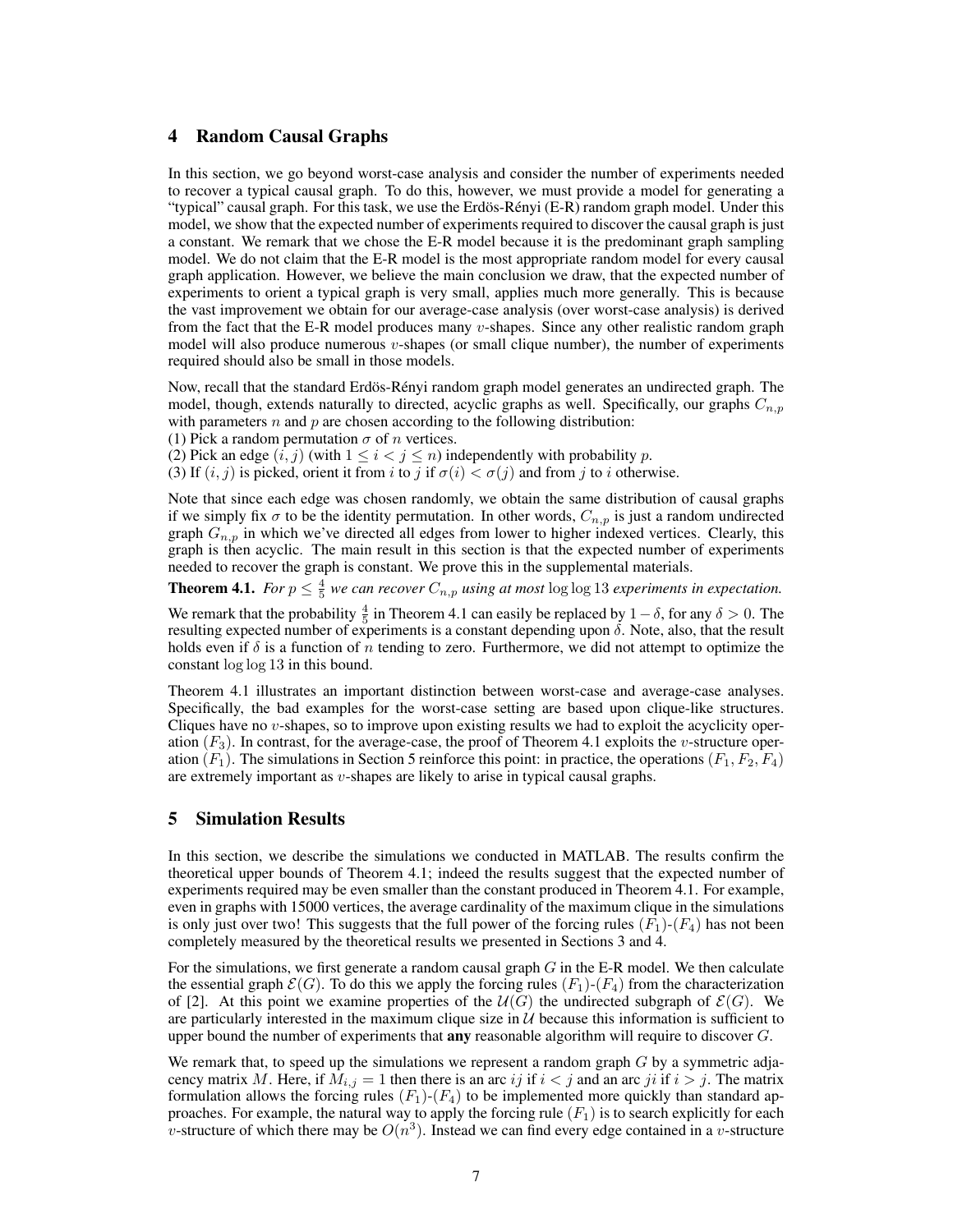

Figure 1: Experimental results: number of edges and size of the maximum cliques for  $C_{n,p}$ 

using matrix multiplication, which is fast under MATLAB.<sup>5</sup> The validity of such an approach can be seen by the following theorem whose proof is left to the supplemental material.

Theorem 5.1. *Given the adjacency matrix* M *of a causal graph, we can find all edges contained in a* v*-structure via matrix multiplication.*

To speed up computation for smaller values of  $p$  and large  $n$ , we instead used sparse matrices to apply  $(F_1)$  storing only a list of non-zero entries ordered by row and column and vice versa. Then matrix multiplication could be performed quickly by looking for common entries in two short lists.

We ran simulations for four choices of probability p, specifically  $p \in \{0.8, 0.5, 0.1, 0.01\}$ , and for four choices of graph size n, specifically  $n \in \{500, 1000, 5000, 15000\}$ . For each combination pair  $\{n, p\}$  we ran 1000 simulations. For each random graph G, once no more forcing rules can be applied we have obtained the essential graph  $\mathcal{E}(G)$ . We then calculate  $|E(\mathcal{U})|$  and  $\omega(\mathcal{U})$ . Our results are summarized in Figure 1.

Here average/largest refers to the average/largest over all 1000 simulations for that  $\{n, p\}$  combination. Observe that the lines for AVG-E(G) and AVG-E(F<sub>1</sub>) illustrate Theorem 4.1: there is a dramatic fall in the expected number of undirected edges remaining by just applying the  $v$ -structure forcing operation  $(F_1)$ . The AVG-E(U) and MAX-E(U) show that the number of edges fall even more when we apply all the forcing operations to obtain  $U$ .

More remarkably the maximum clique size in U is tiny, AVG- $\omega(\mathcal{U})$  is just around two or three for all our choices of  $p \in \{0.8, 0.5, 0.1, 0.01\}$ . The largest clique size we ever encountered was just nine. Since the number of experiments required is at most logarithmic in the maximum clique size, none of our simulations would ever require more than five experiments to recover the causal graph and nearly always required just one or two. Thus, the expected clique size (and hence number of experiments) required appears even smaller than the constant 13 produced in Theorem 4.1.

We emphasize that the simulations do not require the use of a specific algorithm, such as the algorithms associated with the proofs of the worst-case bound (Theorem 3.2) and the average-case bound (Theorem 4.1). In particular, the simulations show that the null experiment applied in conjunction with the forcing operations  $(F_1)$ - $(F_4)$  is typically sufficient to discover most of the causal graph. Since the remaining unoriented edges  $U$  have small maximum clique size, any reasonable algorithm will then be able to orient the rest of the graph using a constant number of experiments.

Acknowledgement We would like to thank the anonymous referees for their remarks that helped us improve this paper.

<sup>&</sup>lt;sup>5</sup>In theory, matrix multiplication can be carried in time  $O(n^{2.38})$  [17].